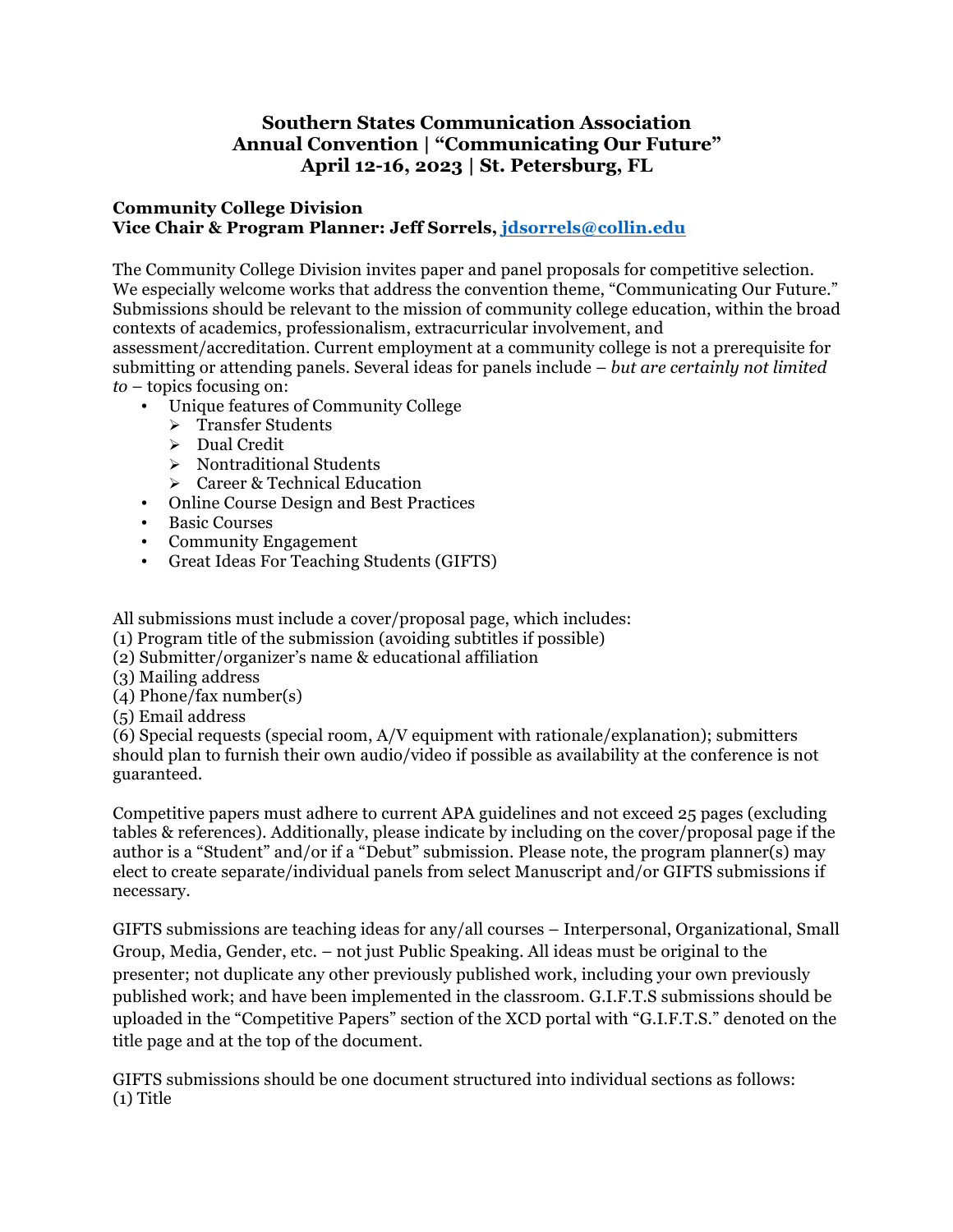(2) Course/Program: The applicable course(s) for which the GIFTS was conducted

(3) Abstract: less than 200 words

(4) Rationale: A brief explanation/reason for the activity, research question, hypothesis, etc.

(5) Directions/Method: A description of the process, procedures, etc.

(6) Results/Debrief: A discussion of the results, findings, benefits, etc.

(7) References (if applicable)

(8) Appendix (if applicable): FYI handouts, lists, examples, etc.

**Competitive Paper Submissions**: All submissions must be electronically submitted to the SSCA convention site at https://www.xcdsystem.com/ssca/member.

Competitive papers are completed research projects dealing with a substantive critical, methodological, or theoretical contribution. Submissions will consist of 1) the paper with all identifying information removed, 2) a separate cover page with the paper title, author(s)' names, institutional affiliation(s), contact information, and an abstract of no more than 200 words. Please check the for division/interest groups' calls for specific length and formatting requirements.

Anonymous Review: All competitive papers submitted should follow standard procedures for removing any information that identifies the author and/or the institution within the paper and within any document metadata. Divisions and interest groups reserve the right to reject any papers not following these standards.

Student Papers: All papers submitted will be considered for the Division's Top Paper Award. For student papers, indicate "STUDENT" on the first page of the manuscript, and indicate "Student Paper" during the submission process. The Division's Top Student Paper will be submitted for consideration for the SSCA Bostrom Young Scholar Award. In order for a submission to be considered a student paper and to be eligible for student awards or recognition, all authors of the paper must be students at the time the papers is submitted. A paper co-authored by a student and a faculty member, for instance, will not be classified as a student paper.

Debut Papers: A "debut paper" is one submitted by an author or authors who are presenting at SSCA for the first time.

**Panel Submissions**: All submissions must be electronically submitted to the SSCA convention site at https://www.xcdsystem.com/ssca/member.

Panel proposals are for a slate of papers focused on a central topic or theme. This type of session typically has between 3-5 presentations. Submissions must include 1) a panel title, 2) an overall panel rationale (no more than 200 words) and 3) the following information about EACH presentation on the panel: a) the presentation title, b) the presentation author(s), with their institutional affiliation(s) and contact information, and c) the presentation abstract (no more than 200 words per abstract). All of this should be compiled in a single document and submitted in the "paper upload option" on the XCD platform.